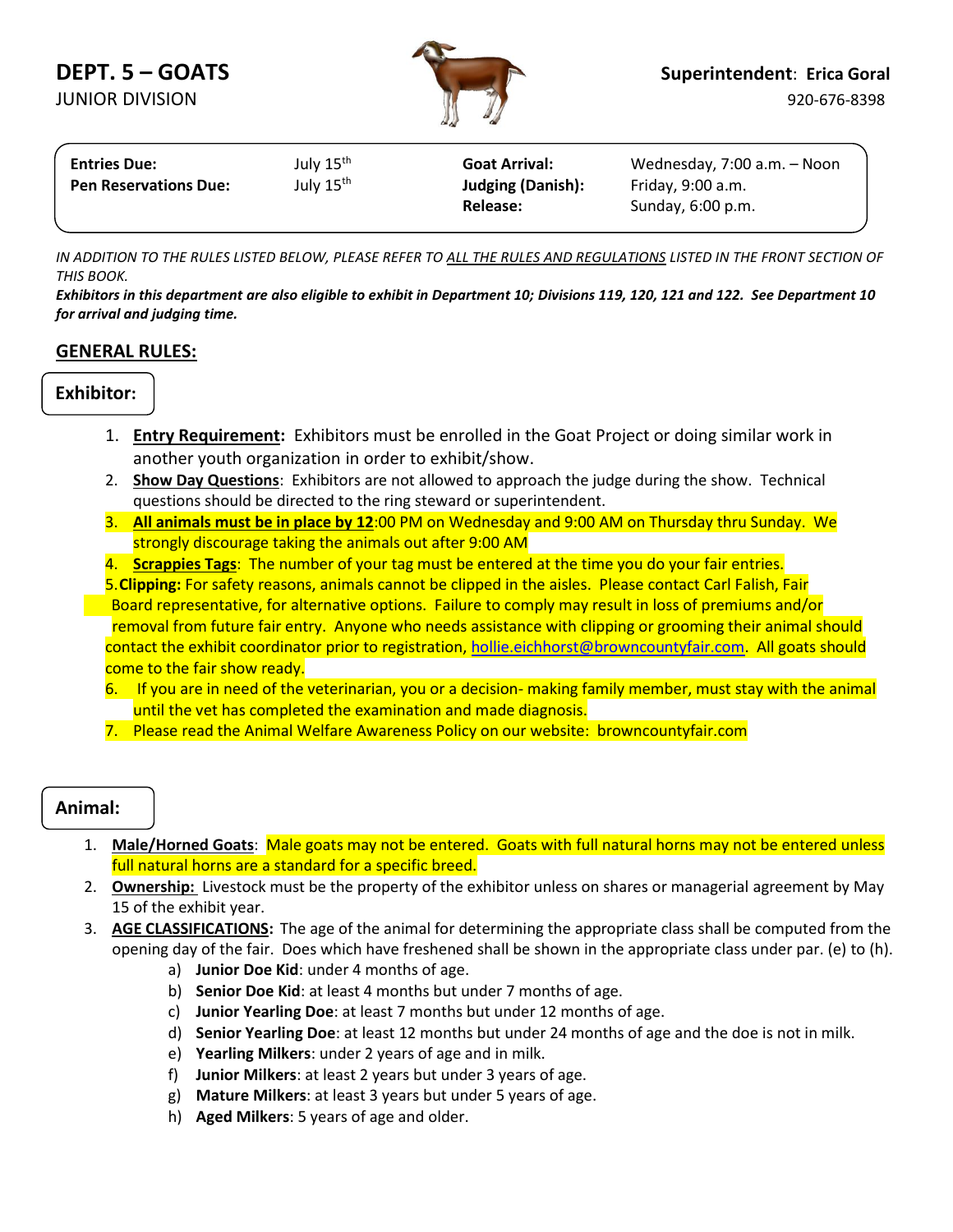| <b>PREMIUMS FOR DIVISIONS 52 - 61:</b> | 1 <sub>st</sub> | າnd    | <b>S</b> ta | 4 <sup>th</sup> |
|----------------------------------------|-----------------|--------|-------------|-----------------|
| <b>CLASS 1 - 4</b>                     | \$5.00          | \$4.00 | S3.00       | \$2.00          |
| CLASS $5 - 9$                          | \$6.00          | \$5.00 | \$4.00      | \$3.00          |
| *Champions – RIBBONS ONLY              |                 |        |             |                 |

#### **BREED DIVISIONS:**

**DIVISION 52** – AMERICAN LA MANCHA **DIVISION 53** – FRENCH ALPINE **DIVISION 54** – NUBIAN **DIVISION 55** – SAANEN **DIVISION 56** – TOGGENBURG

#### **CLASS NO.**

- **1.** Junior Doe Kid
- **2.** Senior Doe Kid
- **3.** Junior Yearling Doe
- **4.** Senior Yearling Doe
- **5.** Yearling Milker

**DIVISION 57** – RECORDED GRADES ELIGIBLE FOR REGISTRY **DIVISION 58** – UNRECORDED GRADES NOT ELIGIBLE FOR REGISTRY **DIVISION 59** – ANY OTHER PUREBRED **DIVISION 704 – NIGERIAN DWARF**

- **6.** Junior Milker
- **7.** Mature Milker
- **8.** Aged Milker
- **9.** Wether less than one year old
- **10.** Wether at least one year old

#### **DIVISION 60 – DRY GOATS CLASS NO.**

- 1. Yearling Milker
- 2. Junior Milker

#### 3. Mature Milker

4. Aged Milker

## **DIVISION 61 – MEAT GOATS**

#### **CLASS NO.**

- **1.** Junior Doe Kid
- **2.** Senior Doe Kid
- **3.** Junior Yearling Doe
- **4.** Senior Yearling Doe
- **5.** Doe at least 2 years but under 3 years old
- **6.**

# **DIVISION 705 – All Dairy Breed Wethers**

- 1. Wether under one year
- 2. Wether over one year of age

# **DIVISION 706 – All Non-Dairy Breed Wethers (Pygmy, Boer, Fainter)**

- 1. Wether under one year
- 2. Wether over one year of age

## **DIVISION 62 - SHOWMANSHIP**

**RULES:**

1. Use exhibitor's grade as of January 1 of the exhibit year.

- **7.** Doe at least 3 years but under 5 years old
- **8.** Doe at least 5 years old
- **9.** Wether less than one year old
- **10.** Wether at least one year old